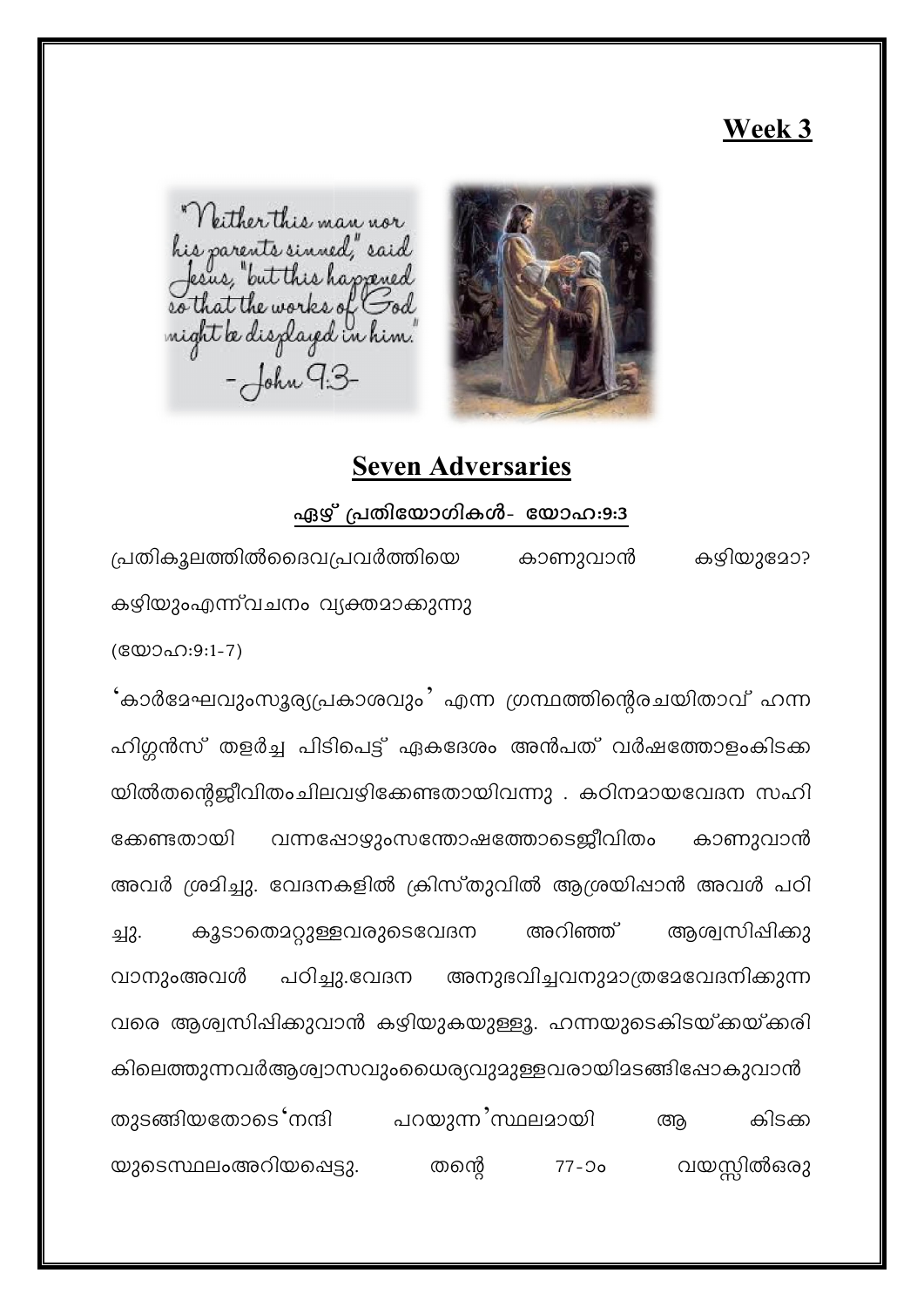പുസ്തകംഎഴുതി പൂർത്തിയാക്കുവാൻ സാധിച്ചത് ദൈവപ്ര വർത്തിതന്നിൽവെളിപ്പെട്ടതുകൊണ്ടാണെന്ന് അവൾവിശ്വസിച്ചു.

ജീവിതത്തിലുണ്ടാകുന്ന എല്ലാതെറ്റുകൾക്കുംവീഴ്ച നമ്മുടെ കൾക്കും നാം പഴിചാരുന്ന ചില പ്രതിയോഗികളുണ്ട്. ഒന്നാമത്തെ പ്രതി യോഗിയാണ്മറ്റുള്ളവർ. ''ഇവൻ കുരുടനായി പിറക്കത്തക്കവണ്ണം ആർ ചെയ്തു'' എന്നാണ് ഇനത്തിനറിയേണ്ടത് .(യോഹ:9:2).  $0.12010$ വാഹനം ശ്രദ്ധയോടെ ഓടിക്കാത്തവരും ,ഓടിക്കുവാൻ അറിയാത്ത വരുംഎതിരെവരുന്ന വാഹനത്തെയും, കാൽനടക്കാരെയുമാണ്കുറ്റം പറയുന്നത്. സ്വന്ത കുറവുകൾ കാണുവാൻ ആർക്കുംതാൽപര്യമില്ല. രണ്ടാമത്തെ പ്രതിയോഗിയാണ്വിധി എന്ന വില്ലൻ . സ്വയം പഴിക്കുന്ന വർ ഉപയോഗിക്കുന്ന വാക്കുകളാണ്വിധി, തലയിലെഴുത്ത്എന്നിവ. (പ റഞ്ഞുതീരാത്ത ദാനങ്ങൾ സ്രഷ്ടാവ് നമുക്ക്തന്നിട്ടുണ്ട്.) പിന്നെ എന്തിന് തലയിലെഴുത്തിനെ പഴിക്കുന്നു. മൂന്നാമതായി , അനിയന്ത്രിത <u>മായവികാരമാണ് നമ്മുടെ പ്രതിയോഗി. പെട്ടെന്ന്കോപിക്കുന്ന മനുഷ്യ</u> പെട്ടെന്ന്ദു:ഖിക്കുന്നവരുമുണ്ട്, കായീനോട്യഹോവചോദി രുണ്ട്. ക്കുന്നു'നീ കോപിക്കുന്നതെന്തിന്? സ്വന്തംഇഷ്ടം മാത്രം നടക്കണമെ ന്നാഗ്രഹിക്കുന്നവർക്ക്അത് നടക്കാതെ വരുമ്പോഴാണ് കോപമുണ്ടാകു ന്നത്.

നാലാമത്തെ പ്രതിയോഗിയാണ് പാരമ്പര്യം. പൂർവ്വികർ ചെയ്യു തെറ്റാണെന്നറിഞ്ഞാലും പാരമ്പര്യത്തിന്റെ **മറവിൽ** ന്നത് പലരുംഅത്തുടരുന്നു.

അഞ്ചാമത്തെ പ്രതിയോഗി നാം വയ്ക്കുന്ന ചില നിബന്ധനകളാണ്. കുട്ടികൾ മാതാപിതാക്കളോടുംമാതാപിതാക്കൾ കുട്ടികളോടും പല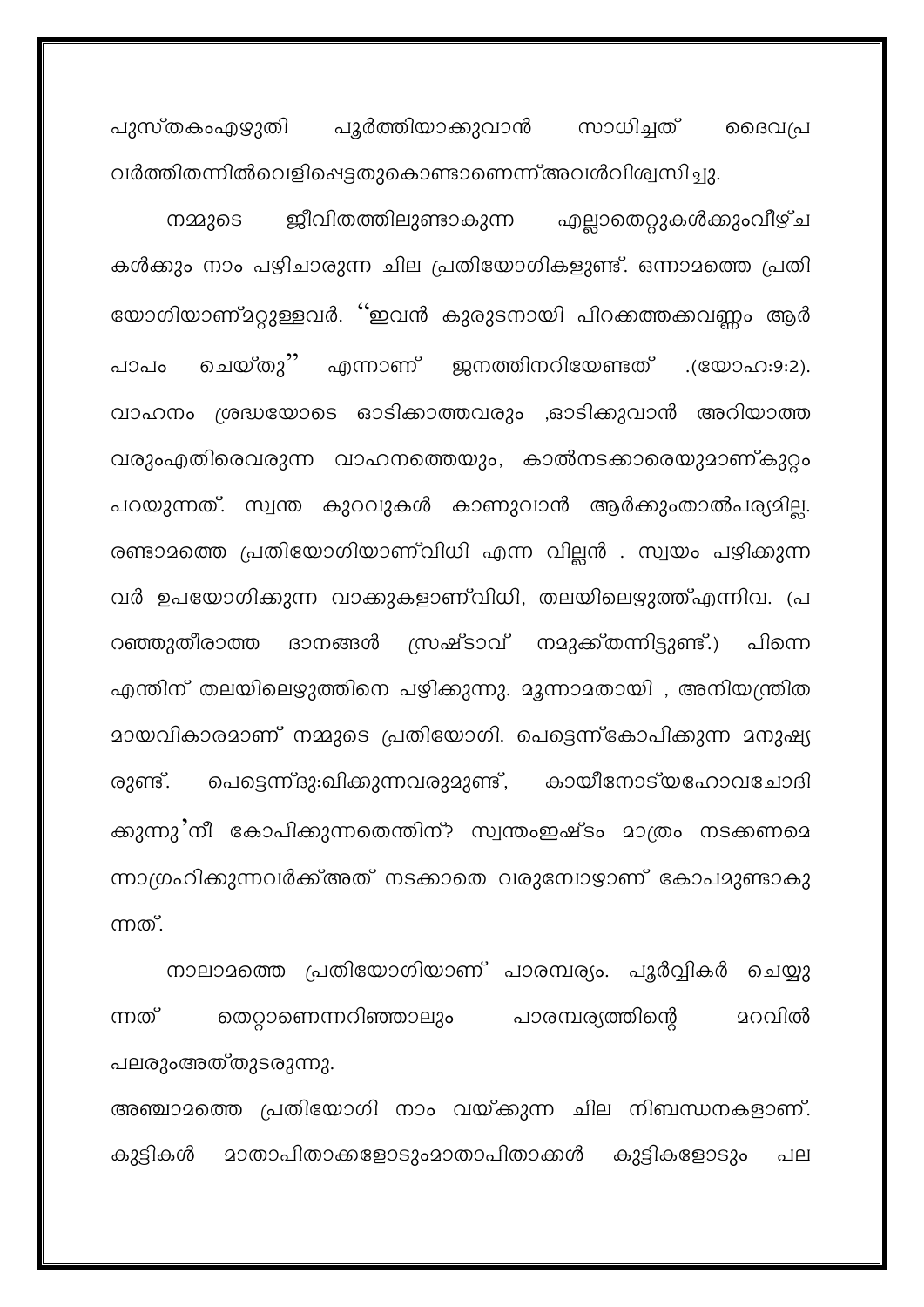തിനും നിബന്ധനകൾ വയ്ക്കുന്നു. രണ്ടുകൂട്ടരും മിക്കവാറുംഇത്തെറ്റി ക്കുന്നു.നിബന്ധനകൾ ദൈവംവയ്ക്കുന്നത് അവൻ തെറ്റിക്കുന്നില്ല. എന്നാൽ നാം അനുസരിക്കാതെതെറ്റിക്കുന്നു.

 $Read$ -ആവ : $(28:1,2)$ , $(15-62)$ 

ആറാമതായി നാം പറയുന്ന ചിലവാക്കുകൾകാലക്കേട് , സായ ദോഷംഇവ നമ്മെ തകർക്കുന്ന പ്രതിയോഗികളാണ്. ഏറ്റവുംദോഷകര മായ പ്രതിയോഗിയാണ്ഏഴാമത്തേത് - സാത്താൻ, ദൈവം നമ്മിൽ പ്രവർത്തിക്കാതിരിഷാൻ തന്ത്രങ്ങൾ ഉപയോഗികുുന്നവനാണ് സാത്താൻ.

Read -Job(1:8-12),(2:3-6)

അഞ്ച്താലത്ത്ലഭിച്ചവൻ അഞ്ചുകൂടെ നേടി, രണ്ട് താലന്തുലഭിച്ചവൻ രണ്ടുംകൂടെയും നേടിയപ്പോൾഒന്ന്ലഭിച്ചവൻ അത്കുഴിച്ചുമൂടുകമാത്ര മല്ലദാതാവിനെ പഴിക്കുകയുംചെയ്തു. നാം ഇവരിൽആരെഷോലെയാ ണ്. പ്രീയരേ ! ദൈവത്തിലുള്ളഅടിയുറച്ച വിശ്വാസത്താൽ ഈ പ്രതി യോഗികളെതോല്പിച്ച് അനുഗ്രഹം പ്രാപിക്കുക.

#### പ്രാർത്ഥന

സ്വർഗ്ഗീയ പിതാവേ ! ഞങ്ങൾ നിന്റെഇഷ്ടപ്രകാരം എന്തപേക്ഷി ച്ചാലുംകേട്ട് പ്രവർത്തിക്കുംഎന്ന് തന്ന ധൈര്യത്തിനായിസ്തോത്രം. തകർക്കുവാൻ കൃപതരേണദേ പ്രാർത്ഥനയോടെ പ്രതിയോഗികളെ

ആമേൻ

### Santhamma Varghese